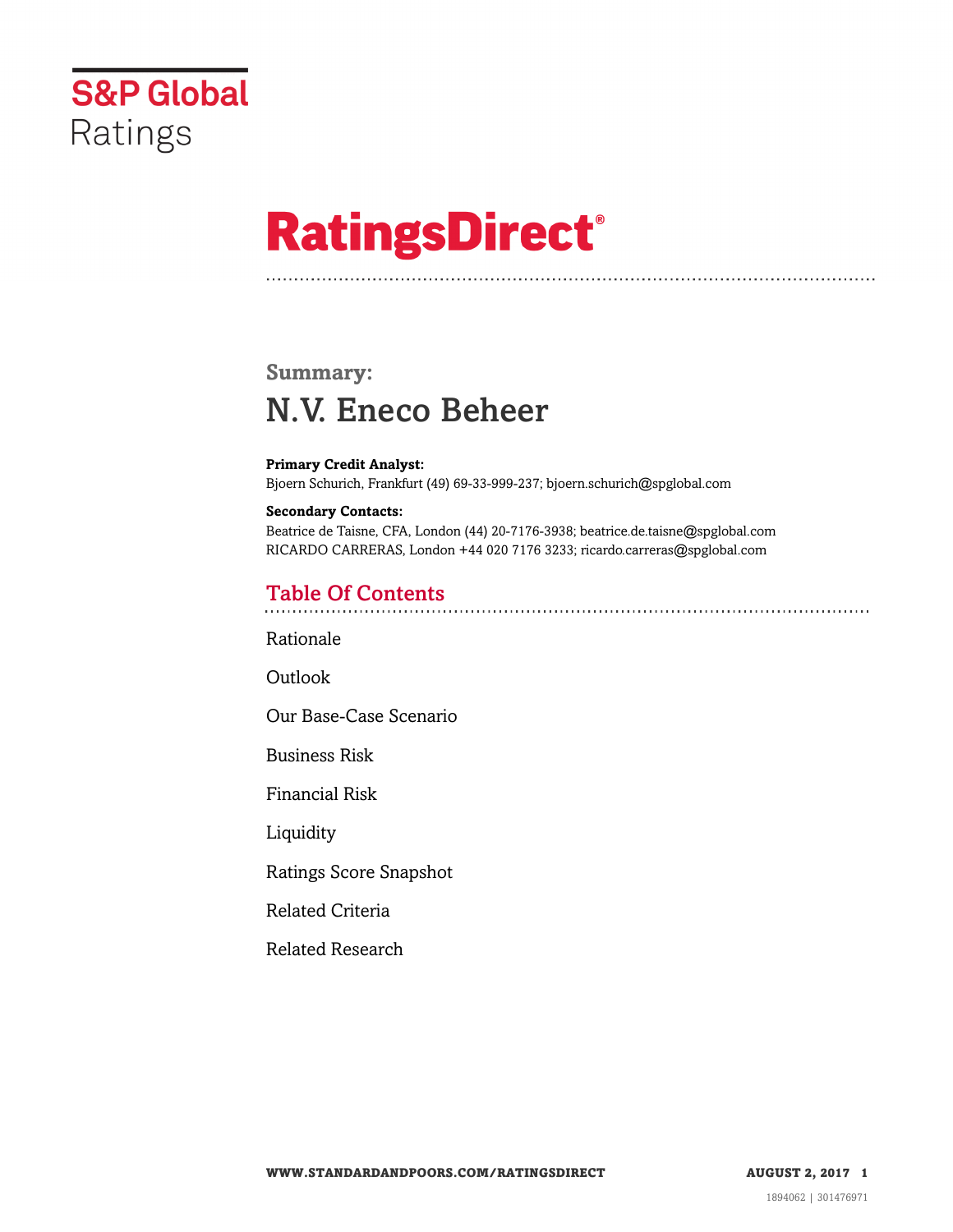# **Summary:** N.V. Eneco Beheer



## <span id="page-1-0"></span>Rationale

| <b>Business Risk: Satisfactory</b>                     | <b>Financial Risk: Modest</b>                           |
|--------------------------------------------------------|---------------------------------------------------------|
| • Strong cash flow generation thanks to stable         | • A healthy financial position following unbundling     |
| earnings from renewables generation and heating        | with low level of debts and upcoming maturities.        |
| and cooling.                                           | • Lower margins resulting from retail acquisitions, but |
| • Exposure to fairly competitive markets in its retail | increasing after 2019 through commissioning of          |
| and supply activities.                                 | renewable projects.                                     |
| • High capital expenditures related to an ambitious    | • Funds from operations to debt sustained above 50%     |
| growth plan.                                           | albeit constraints from negative free operating cash    |
| • Limited size compared to European peers.             | flow generation.                                        |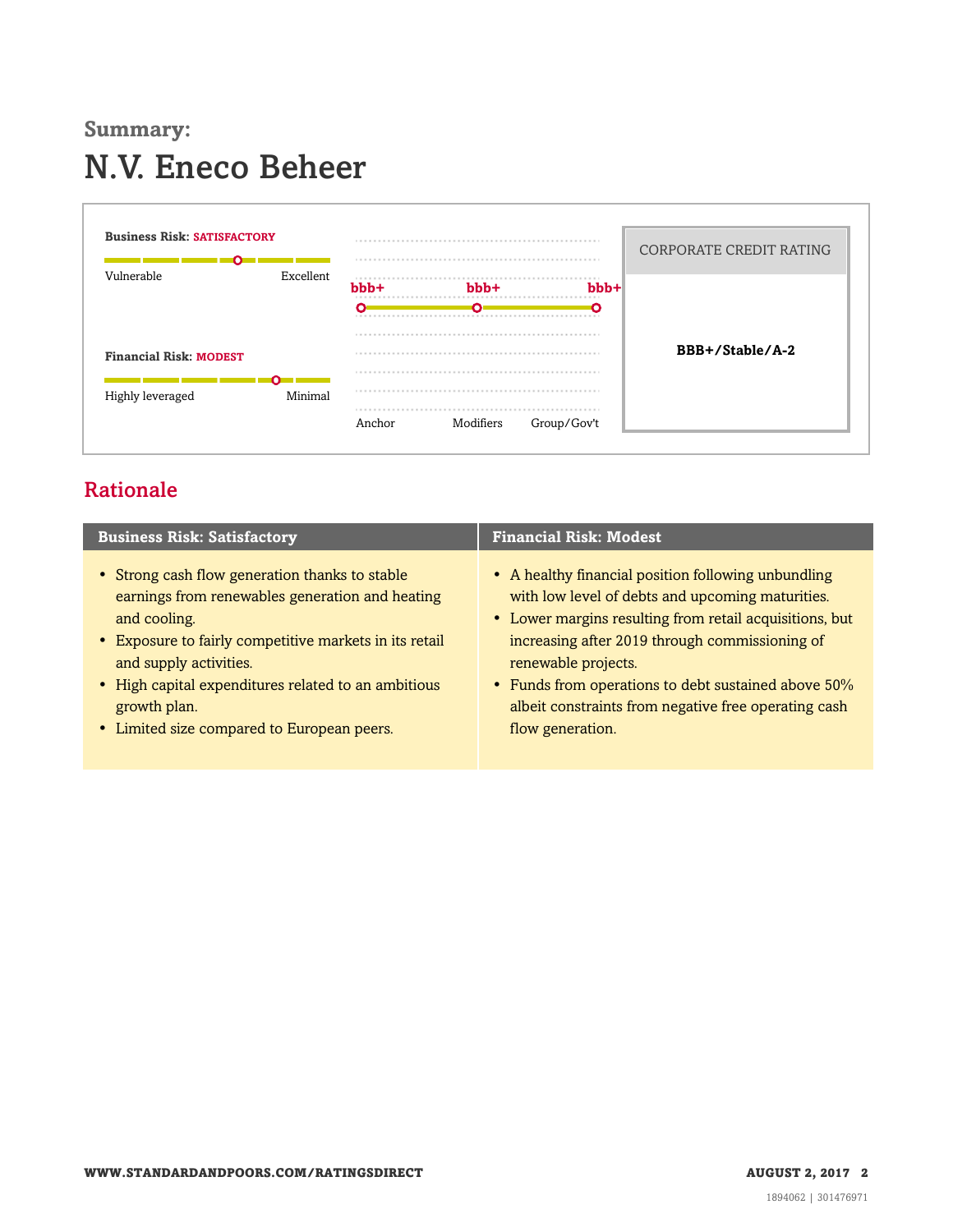#### **Outlook: Stable**

The stable outlook on Dutch multi-utility N.V. Eneco Beheer (Eneco) reflects S&P Global Ratings' view of the company's financial headroom after unbundling. Eneco has embarked on a significant capital expenditure (capex) program to increase the size of its renewable fleet and maintain its heating networks. In addition, Eneco has ramped up its acquisition activities by pursuing expansions of its retail and generation businesses. We believe Eneco will maintain funds from operations (FFO) to debt above 50% on average, keeping a prudent hedging strategy, and therefore reducing cash flow volatility.

#### Downside scenario

The rating could come under pressure if the company struggled to maintain FFO to debt above 50%. This could occur, for example, if the heating and cooling networks failed to deliver stable cash flows; if the company fails to exploit synergies in recent acquisitions, if the output of the wind fleet was much lower than currently anticipated, for example due to operational issues; or if the company lost significant market share in its retail activities.

#### Upside scenario

Eneco aims to strengthen its business risk profile through diversification and expanding operations, and ratings upside is currently limited since it will depend on the execution and development of this current strategy. We don't expect the company's pursuit of growth and diversification to materially change its business profile over the coming 18 months, but we expect to have a clearer picture of the strategy's outcomes in 2019. We could consider a one-notch upgrade if ratios improved clearly, such that FFO to debt rises well above 60% on a sustained basis and the company maintains or improves its asset base.

### <span id="page-2-0"></span>Our Base-Case Scenario

| <b>Assumptions</b>                                                                                                                                             | <b>Key Metrics</b>                                                                                         |              |                                        |              |
|----------------------------------------------------------------------------------------------------------------------------------------------------------------|------------------------------------------------------------------------------------------------------------|--------------|----------------------------------------|--------------|
| • Sustainable EBITDA contribution from the wind and<br>the heating and cooling divisions.                                                                      | $(\%)$                                                                                                     | 2017f        | 2018f                                  | 2019f        |
| • Increased wind capacity supporting cash flow<br>generation, subject to their respective regulatory<br>regimes.                                               | FFO/debt                                                                                                   |              | More than 50 More than 50 More than 50 |              |
|                                                                                                                                                                | EBITDA margin                                                                                              | More than 10 | More than 10                           | More than 10 |
|                                                                                                                                                                | Capex (mil. $\in$ ) [1]                                                                                    | 600-750      | 300-500                                | 300-500      |
| • Reduced contribution from gas-fired generation.                                                                                                              | FOCF/debt [2]                                                                                              | Negative     | Negative                               | Negative     |
| Increasing contribution from supply activities<br>$\bullet$<br>following the acquisitions of Lichtblick (50%<br>ownership) in Germany and Eni Belgium in 2017. | Note: All figures are full adjusted by S&P Global<br>Ratings. [1] Includes discretionary acquisitions. [2] |              |                                        |              |

• Discretionary acquisitions after 2017 valued at between €150 million and €300 million per year on average over the coming three years.

Following the acquisitions. FFO--Funds from operations. FOCF--Free operating cash flow. f--S&P Global Ratings' forecast.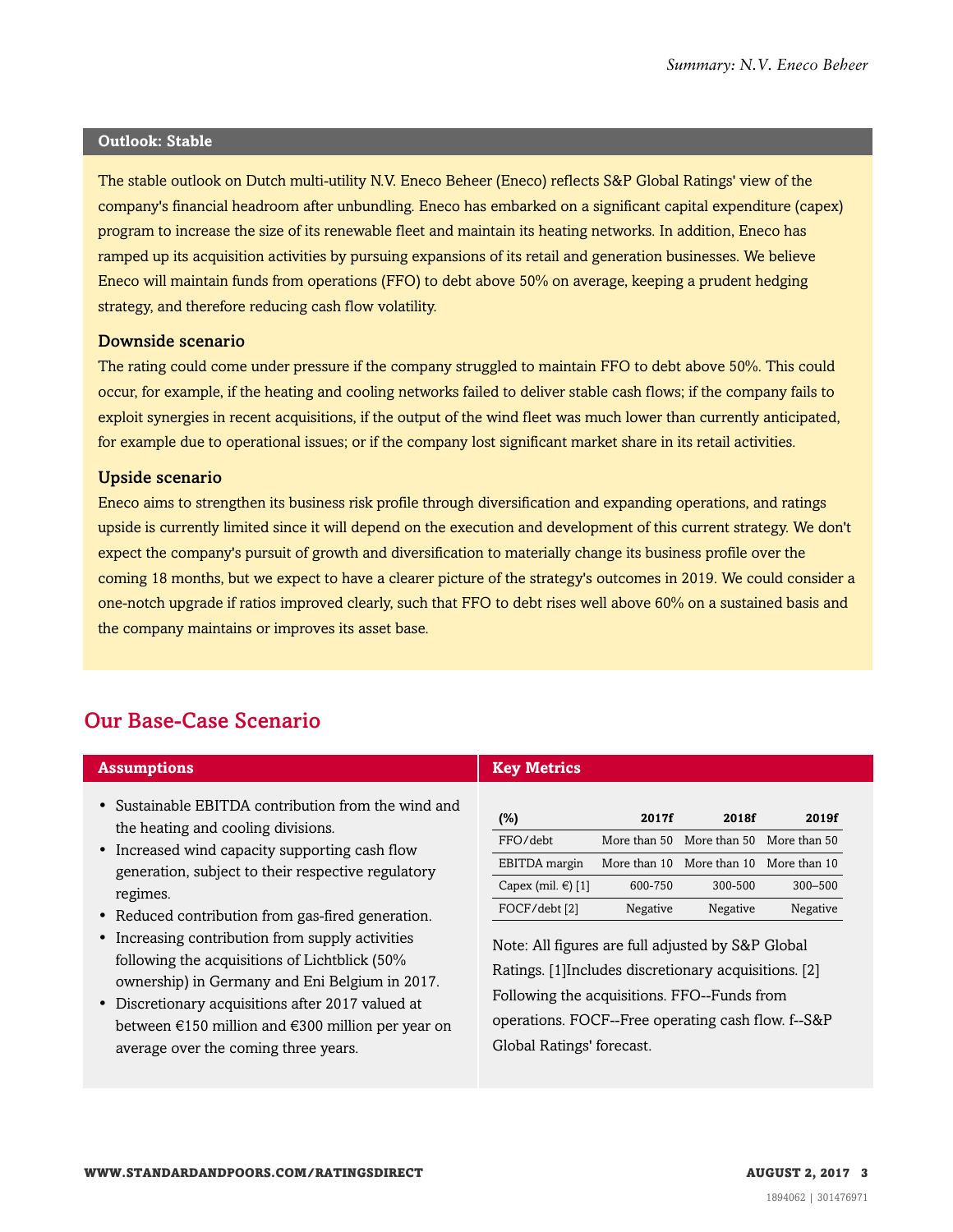## <span id="page-3-0"></span>Business Risk: Satisfactory

As ordered by the Court of Amsterdam in November 2016, Eneco unbundled its regulated network from the rest of its activities by Jan. 31, 2017. Stedin group now holds the network activities while Eneco operates the non-network businesses.

Eneco's activities consist of renewable energy (53% contribution to total EBITDA); supply (around 22%) heating and cooling business (13%); and gas fired generation (10%). We believe that Eneco's business risk is mainly supported by its strong portfolio of renewable energy in supportive jurisdictions, as well as district heating and cooling activities that together contribute to a majority of income.

We consider that the company's hedging strategy in its generation activity prevents excessive cash flow volatility. In addition, we have seen relatively low churn rates in Eneco's retail activity, especially in its domestic market Netherlands, and we expect the company to maintain its market share in the medium term.

The Eneco group has completed several acquisitions and strategic partnerships in 2016 and 2017. The company is developing an ambitious expansion program both in Retail and in Generation activities. It seeks operational and geographic diversification and solidified sources of cash flows. We expect that the result of these new operations won't materialize and become measurable until 2019. Currently, the group's limited size compared with European peers is constraining our assessment of Eneco's business risk profile.

## <span id="page-3-1"></span>Financial Risk: Modest

We anticipate that Eneco should be able to maintain a modest financial risk profile based on a FFO-to-debt ratio of above 50%, which is commensurate with the current 'BBB+' rating.

We believe that Eneco's expansion ambitions lead to negative forecasted operating cash flow after capex and acquisitions in the coming two years. We also note Eneco's plans to continue its 50% dividend payout ratio. We believe that this will lead to an increase in debt of about €100 million annually. That said, acquisitions are at the sole discretion of Eneco. Finally, we believe that increased capital spending should result in increased income upon 2020.

## <span id="page-3-2"></span>Liquidity: Adequate

We view Eneco's liquidity as adequate given its strong financial position after unbundling, with limited amount of debt, strong cash position, access to the committed RCF, and despite an ambitious expansion strategy planned for this year. We expect that liquidity sources will exceed uses by 1.2x over the 12 months started June 30, 2017.

We have adjusted the cash amount to remove €65 million of restricted cash.

Below, our estimates of Eneco's principal liquidity sources and uses for the 12 months started June 30, 2017.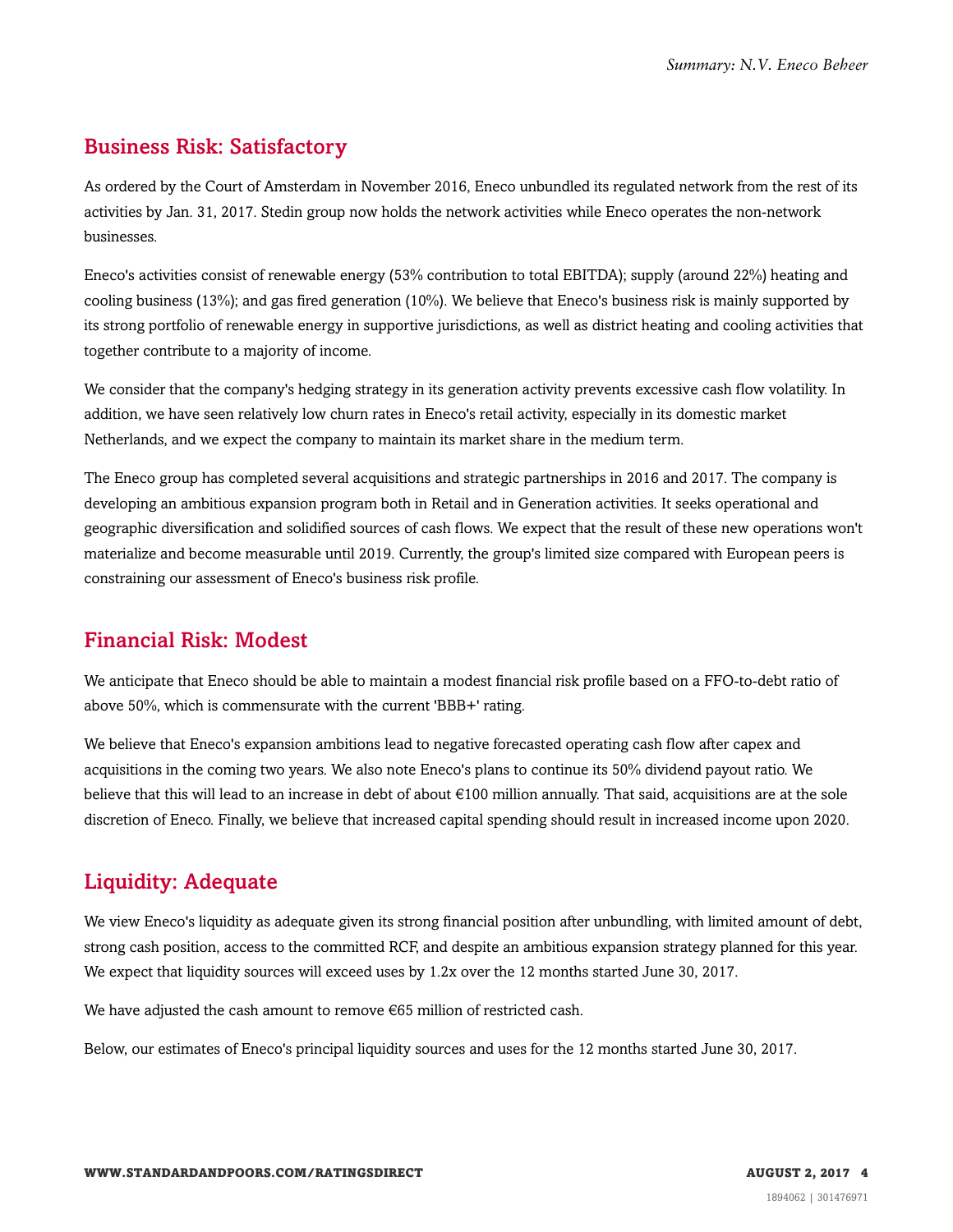| <b>Principal Liquidity Sources</b>                                                                                                                                                                                           | <b>Principal Liquidity Uses</b>                                                                                                                                                                  |  |  |  |
|------------------------------------------------------------------------------------------------------------------------------------------------------------------------------------------------------------------------------|--------------------------------------------------------------------------------------------------------------------------------------------------------------------------------------------------|--|--|--|
| • Unrestricted cash of about $\epsilon$ 300 million;<br>• Available committed RCF line of $\epsilon$ 600 million<br>maturing July 2022; and<br>• FFO generation between $\epsilon$ 350 million and $\epsilon$ 400<br>million | • Flexible capex and acquisitions totaling between<br>€300 million and $€450$ million;<br>• Debt maturities of about $€100$ million; and<br>• Shareholder distributions of $50\%$ of net income. |  |  |  |

#### Covenant Analysis

The company is subject to compliance with several leverage and interest coverage ratio covenants as per its loan facilities and liquidity facility. We estimate that Eneco will have sufficient headroom under these covenants in the coming 12 months.

## <span id="page-4-0"></span>Ratings Score Snapshot

#### Corporate Credit Rating

BBB+/Stable/A-2

#### Business risk: Satisfactory

- Country risk: Very low
- Industry risk: Moderately high
- Competitive position: Satisfactory

#### Financial risk: Modest

• Cash flow/Leverage: Modest

#### Anchor: bbb+

#### **Modifiers**

- Diversification/Portfolio effect: Neutral (no impact)
- Capital structure: Neutral (no impact)
- Financial policy: Neutral (no impact)
- Liquidity: Adequate (no impact)
- Management and governance: Satisfactory (no impact)
- Comparable rating analysis: Neutral (no impact)

#### Stand-alone credit profile : bbb+

• Likelihood of government support: Low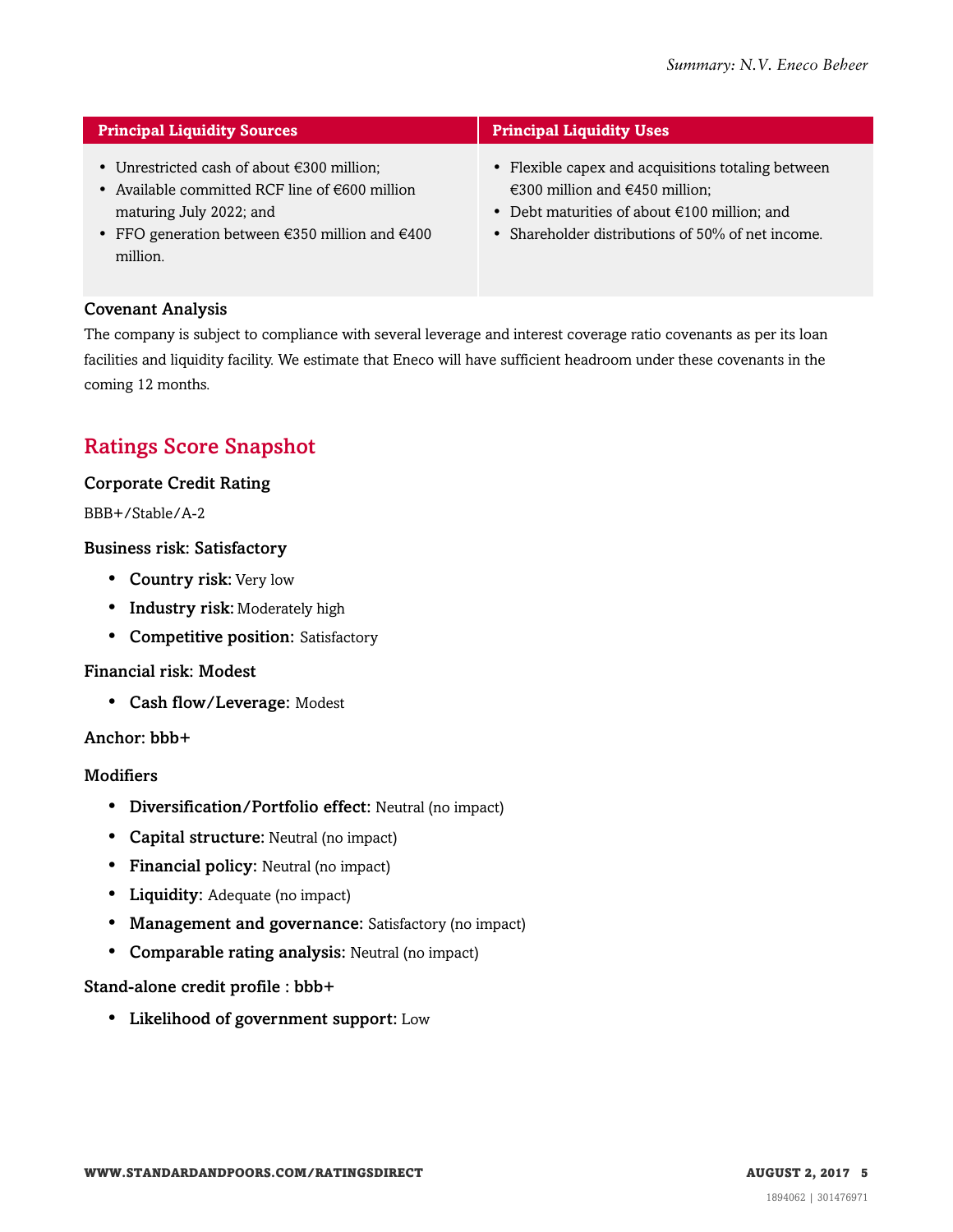## <span id="page-5-0"></span>Related Criteria

- General Criteria: Methodology For Linking Long-Term And Short-Term Ratings, April 7, 2017
- General Criteria: Rating Government-Related Entities: Methodology And Assumptions, March 25, 2015
- Criteria Corporates General: Methodology And Assumptions: Liquidity Descriptors For Global Corporate Issuers, Dec. 16, 2014
- Criteria Corporates Industrials: Key Credit Factors For The Unregulated Power And Gas Industry, March 28, 2014
- General Criteria: Methodology: Industry Risk, Nov. 19, 2013
- General Criteria: Country Risk Assessment Methodology And Assumptions, Nov. 19, 2013
- Criteria Corporates General: Corporate Methodology: Ratios And Adjustments, Nov. 19, 2013
- Criteria Corporates General: Corporate Methodology, Nov. 19, 2013
- General Criteria: Group Rating Methodology, Nov. 19, 2013
- General Criteria: Methodology: Management And Governance Credit Factors For Corporate Entities And Insurers, Nov. 13, 2012
- General Criteria: Stand-Alone Credit Profiles: One Component Of A Rating, Oct. 1, 2010
- <span id="page-5-1"></span>• General Criteria: Use Of CreditWatch And Outlooks, Sept. 14, 2009

## Related Research

- Research Update: Eneco Beheer Rating On Watch Negative; Eneco Holding Rating Affirmed After Further Disclosure On Likely Unbundling Plans, Sept. 20, 2016
- Research Update: Netherlands-Based Delta And Eneco Ratings Affirmed After Dutch Regulator's Announcement About Potential Unbundling Dates, Dec. 17, 2015

| <b>Business And Financial Risk Matrix</b> |                               |        |              |             |            |                  |  |  |
|-------------------------------------------|-------------------------------|--------|--------------|-------------|------------|------------------|--|--|
|                                           | <b>Financial Risk Profile</b> |        |              |             |            |                  |  |  |
| <b>Business Risk Profile</b>              | Minimal                       | Modest | Intermediate | Significant | Aggressive | Highly leveraged |  |  |
| Excellent                                 | $a$ aa $/a$ a $+$             | aa     | $a+/a$       | $a-$        | bbb        | $bbb-/bb+$       |  |  |
| Strong                                    | aa/aa-                        | $a+/a$ | $a$ -/ $bbb$ | bbb         | $bb+$      | bb               |  |  |
| Satisfactory                              | $a/a-$                        | bbb+   | bbb/bbb-     | $bbb-/bb+$  | bb         | $b+$             |  |  |
| Fair                                      | bbb/bbb-                      | bbb-   | $bb+$        | bb          | bb-        | b                |  |  |
| Weak                                      | $bb+$                         | $bb+$  | bb           | bb-         | $b+$       | $b/b$ -          |  |  |
| Vulnerable                                | bb-                           | bb-    | $bb-7b+$     | $b+$        | b          | $b-$             |  |  |

#### **Additional Contact:**

Industrial Ratings Europe; Corporate\_Admin\_London@spglobal.com